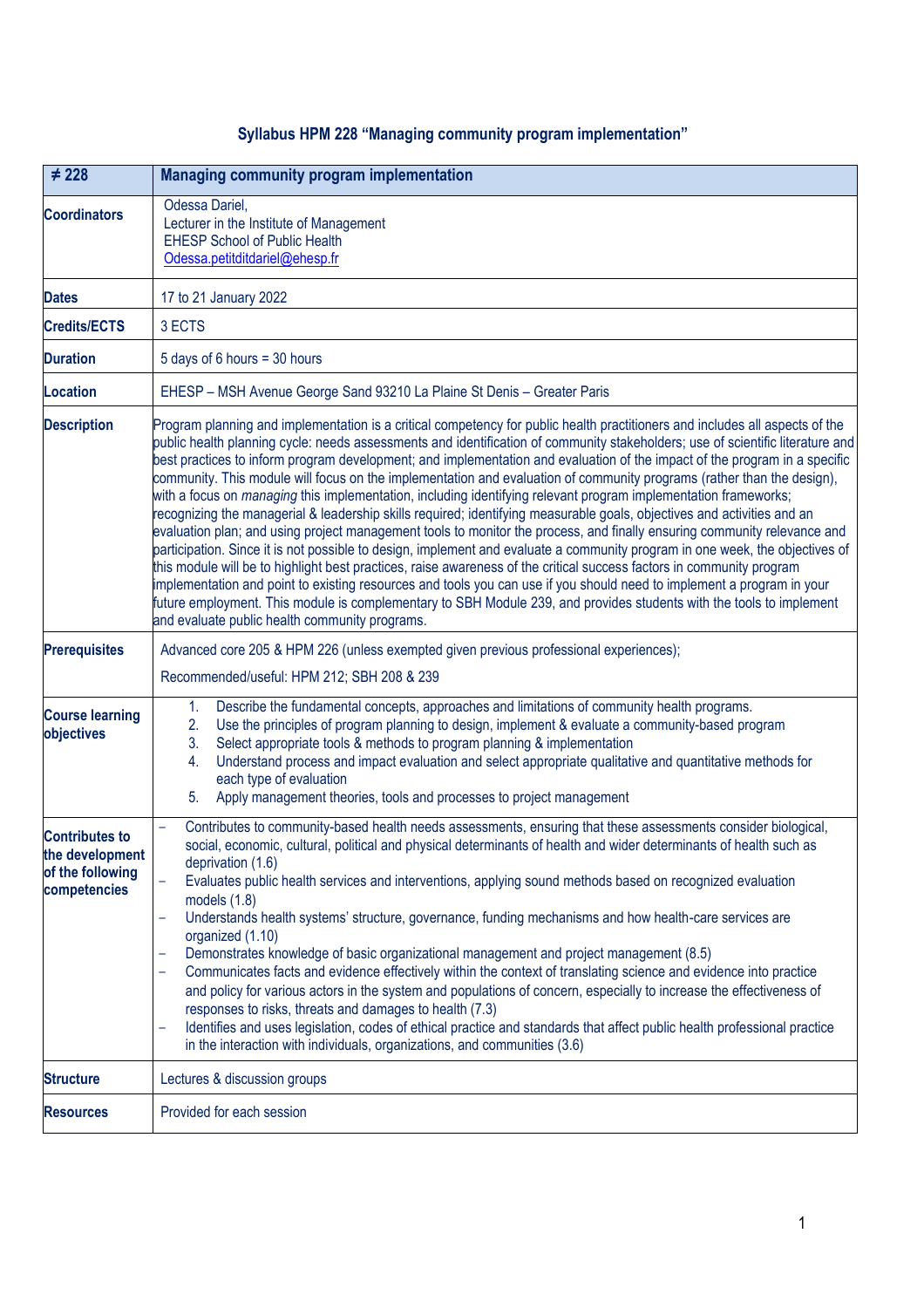| <b>Grading and</b><br>assessment | 10% = Attendance and participation. When assigned, students must come to class having read the relevant materials.<br>$\bullet$<br>10% = Class exercises throughout the week<br>$\bullet$<br>80% = 15-page written report providing an action plan for a community program (planning & evaluation) (due on the<br>$\bullet$<br>day of the final)<br>The community intervention plan should include:<br>Evidence-based justification for the importance of the PH problem you are targeting and how it is impacting a specific<br>community (in a specific country)<br>Recognition of pertinent stakeholders & their roles and interest in addressing the problem (in the specific community)<br>2.<br>An implementation program (plan, budget, management considerations & evaluation)<br>3.<br>A framework (ex logic model) and/or other project management tools (ex, Gant chart) to illustrate the timeline,<br>4.<br>resources and expected impact of the program |
|----------------------------------|-----------------------------------------------------------------------------------------------------------------------------------------------------------------------------------------------------------------------------------------------------------------------------------------------------------------------------------------------------------------------------------------------------------------------------------------------------------------------------------------------------------------------------------------------------------------------------------------------------------------------------------------------------------------------------------------------------------------------------------------------------------------------------------------------------------------------------------------------------------------------------------------------------------------------------------------------------------------------|
| <b>Course policy</b>             | <b>Attendance &amp; punctuality</b>                                                                                                                                                                                                                                                                                                                                                                                                                                                                                                                                                                                                                                                                                                                                                                                                                                                                                                                                   |
|                                  | Regular and punctual class attendance is a prerequisite for receiving credit in a course. Students are expected to attend<br>classes and attendance will be taken at each class.                                                                                                                                                                                                                                                                                                                                                                                                                                                                                                                                                                                                                                                                                                                                                                                      |
|                                  | The obligations of attendance and punctuality cover every aspect of the course: lectures, group projects, assessments,<br>examinations, as described in EHESP Academic Regulations http://mph.ehesp.fr EHESP Academic Regulation Article. 3).                                                                                                                                                                                                                                                                                                                                                                                                                                                                                                                                                                                                                                                                                                                         |
|                                  | If students are not able to make it to class, they are required to send an email to the instructor and to the MPH program<br>coordinating team explaining their absence prior to the scheduled class date. All supporting documents are provided to the<br>end-of-year panel.                                                                                                                                                                                                                                                                                                                                                                                                                                                                                                                                                                                                                                                                                         |
|                                  | Students who miss class are responsible for content. Any student who misses a class has the responsibility for obtaining<br>copies of notes, handouts and assignments. If additional assistance is still necessary, an appointment should be scheduled<br>with the instructor. Class time is not to be used to go over material with students who have missed class.                                                                                                                                                                                                                                                                                                                                                                                                                                                                                                                                                                                                  |
|                                  | Lateness: Students who are more than 10 minutes late may be denied access to a class. Repeated late arrivals may be<br>counted as absences (See http://mph.ehesp.fr EHESP Academic Regulation Article. 3 Attendance & Punctuality)                                                                                                                                                                                                                                                                                                                                                                                                                                                                                                                                                                                                                                                                                                                                    |
|                                  | Maximum absences authorized & penalty otherwise                                                                                                                                                                                                                                                                                                                                                                                                                                                                                                                                                                                                                                                                                                                                                                                                                                                                                                                       |
|                                  | Above 20% of absences will be designated a fail for a given class. The students will be entitled to be reassessed in any<br>failed component(s). If they undertake a reassessment or they retake a module this means that they cannot obtain more<br>than the minimum pass mark (i.e. 10 out of 20)                                                                                                                                                                                                                                                                                                                                                                                                                                                                                                                                                                                                                                                                   |
|                                  | <b>Exceptional circumstances</b>                                                                                                                                                                                                                                                                                                                                                                                                                                                                                                                                                                                                                                                                                                                                                                                                                                                                                                                                      |
|                                  | Absence from any examination or test, or late submission of assignments due to physical or mental illness, or exceptional<br>personal reasons must be justified; otherwise, students will be penalized, as above mentioned. Students must directly<br>notify their professor or the MPH academic secretariat before the exam or before the assignment deadline. Before<br>accepting the student's justification, the professor or the MPH academic secretariat has the right to request either a<br>certificate from the attending physician or from a psychologist, or from any other relevant person (See http://mph.ehesp.fr<br>EHESP Academic Regulation Article 4 Examinations).                                                                                                                                                                                                                                                                                 |
|                                  | Courtesy: All cell phones/pages MUST be turned off during class time.                                                                                                                                                                                                                                                                                                                                                                                                                                                                                                                                                                                                                                                                                                                                                                                                                                                                                                 |
|                                  | Students are required to conduct themselves according to professional standards, eating during class time is not<br>permitted during class time, such as course or group work.                                                                                                                                                                                                                                                                                                                                                                                                                                                                                                                                                                                                                                                                                                                                                                                        |
| <b>Valuing</b><br>diversity      | Diversity enriches learning. It requires an atmosphere of inclusion and tolerance, which oftentimes challenges our own<br>closely-held ideas, as well as our personal comfort zones. The results, however, create a sense of community and<br>promote excellence in the learning environment. This class will follow principles of inclusion, respect, tolerance, and<br>acceptance that support the values of diversity. Diversity includes consideration of: (1) life experiences, including type,<br>variety, uniqueness, duration, personal values, political viewpoints, and intensity; and (2) factors related to "diversity of<br>presence," including, among others, age, economic circumstances, ethnic identification, family educational attainment,<br>disability, gender, geographic origin, maturity, race, religion, sexual orientation and social position.                                                                                           |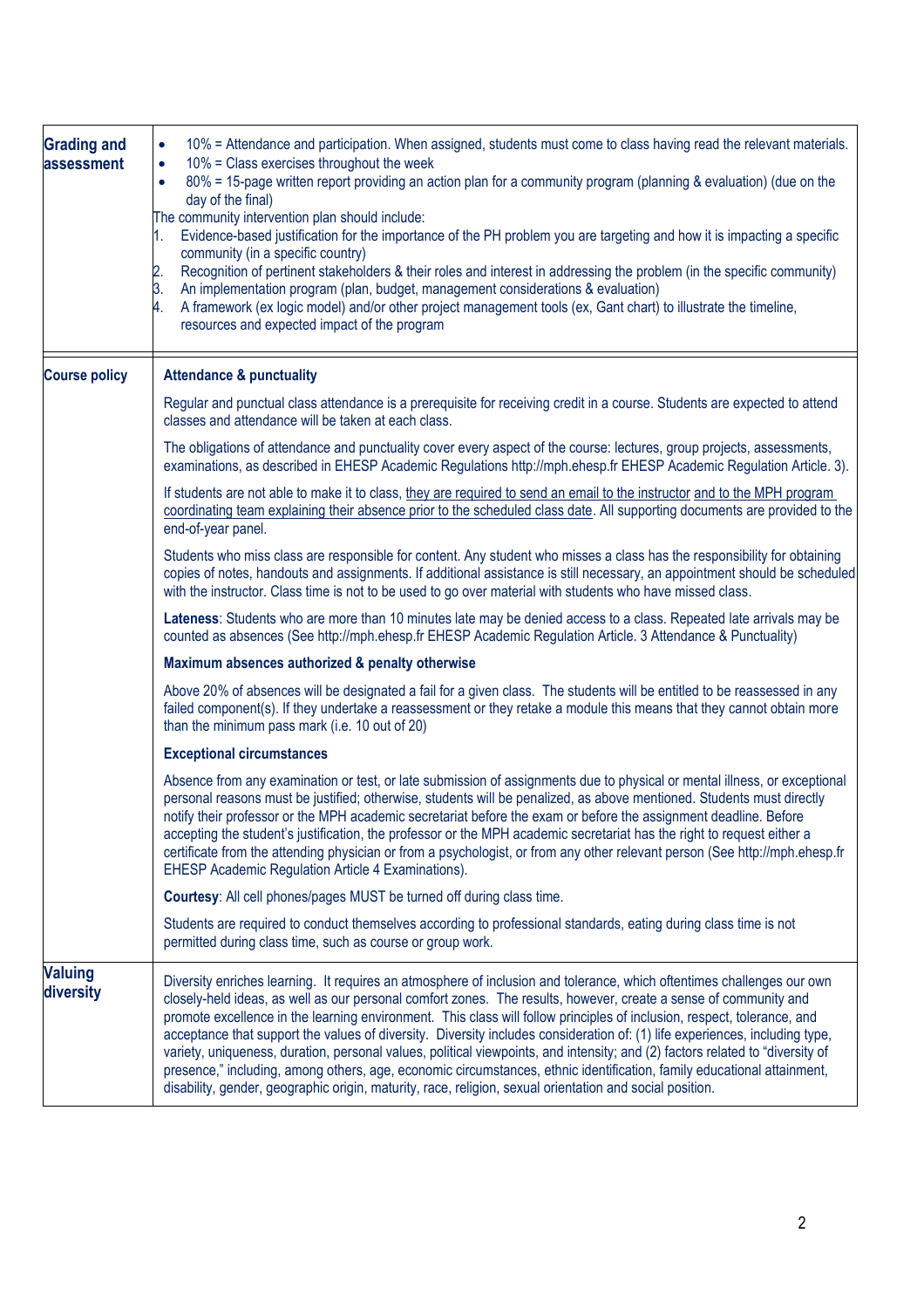| <b>Course</b><br>evaluation                                    | EHESP requests that you complete a course evaluation at the end of the school year. Your responses will be anonymous,<br>with feedback provided in the aggregate. Open-ended comments will be shared with instructors, but not identified with<br>individual students. Your participation in course evaluation is an expectation, since providing constructive feedback is a<br>professional obligation. Feedback is critical, moreover, to improving the quality of our courses, as well as for instructor<br>assessment. |
|----------------------------------------------------------------|----------------------------------------------------------------------------------------------------------------------------------------------------------------------------------------------------------------------------------------------------------------------------------------------------------------------------------------------------------------------------------------------------------------------------------------------------------------------------------------------------------------------------|
| <b>Recommended</b><br>readings &<br>useful<br><b>resources</b> | HPM Manual (on Real)<br>https://www.ruralhealthinfo.org/toolkits/rural-toolkit/1/creating-a-program: Very useful website with information & tools on<br>program design, implementation & evaluation in rural communities. You might find ideas for your community project in<br>Section 1. Creating a program, sub-section 'Rural issues')<br>https://nirn.fpg.unc.edu/ai-hub & https://nirn.fpg.unc.edu/ai-hub/resources<br>https://www.nccmt.ca/knowledge-repositories/search/71                                         |

| <b>Session 1</b>           | From health policies to community programs:<br>Evidence-Based Program implementation - What does the literature say?                                                                                                                                                                                                                                                                                                                                                                        |
|----------------------------|---------------------------------------------------------------------------------------------------------------------------------------------------------------------------------------------------------------------------------------------------------------------------------------------------------------------------------------------------------------------------------------------------------------------------------------------------------------------------------------------|
| <b>Speaker</b>             | <b>Odessa Dariel</b>                                                                                                                                                                                                                                                                                                                                                                                                                                                                        |
| <b>Session Outline</b>     | 9h - 12h: Introduction to the module & evidence-based community program implementation                                                                                                                                                                                                                                                                                                                                                                                                      |
| <b>Learning Objectives</b> | Students will be able to:<br>Identify the process of community program implementation<br>Recognize the main factors influencing community program implementation and the challenges<br>that can compromise meeting expected outcomes<br>Recognize utility of: conceptual/theoretical frameworks to guide implementation process;<br>community participation and involvement; considering programmatic, cost-benefit and ethical<br>considerations related to the goal of sustainability     |
| <b>Duration</b>            | 3 hours                                                                                                                                                                                                                                                                                                                                                                                                                                                                                     |
| <b>Dates</b>               | Monday January 17th, 2021; 9h-12h                                                                                                                                                                                                                                                                                                                                                                                                                                                           |
| <b>Training methods</b>    | Lecture, article analysis and class discussions                                                                                                                                                                                                                                                                                                                                                                                                                                             |
| <b>Reading</b>             | Caldwell and Mays (2012). Studying policy implementation using a macro, meso and micro frame<br>analysis: the case of the Collaboration for Leadership in Applied Health Research & Care (CLAHRC)<br>programme nationally and in North West London. Health Research Policy and Systems, 10 (32), 9 pgs.<br>CDC policy briefs (on REAL)<br>Read through the BU module on the program evaluation of Health Bucks:<br>https://sphweb.bumc.bu.edu/otlt/mph-modules/ProgramEvaluation/index.html |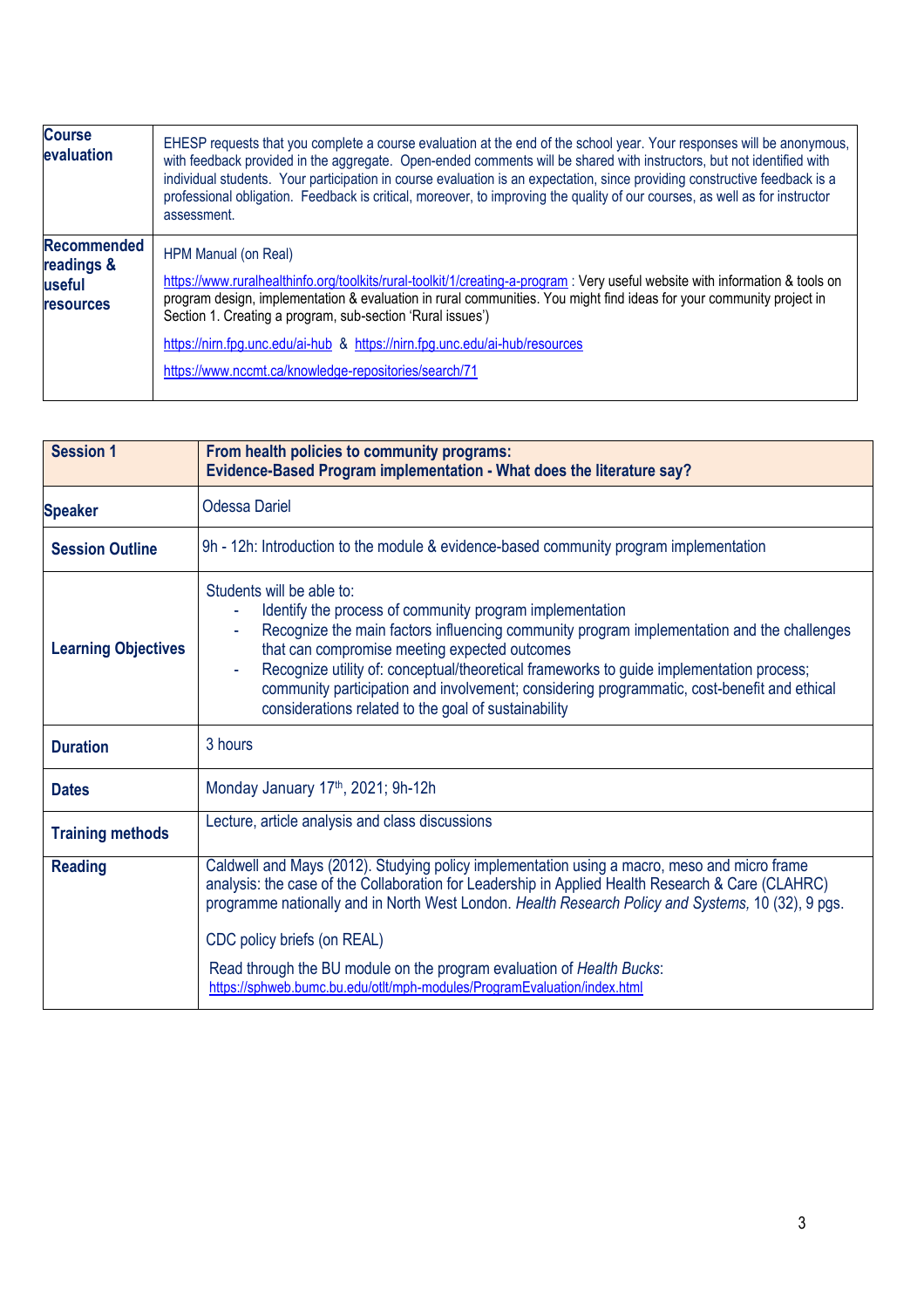| <b>Session 2-6</b>         | <b>Project development &amp; implementation in LMIC</b>                                                                                                                                                                                                                                                                                                                                                                                                                                                                                                                                                                                                                                                                                 |
|----------------------------|-----------------------------------------------------------------------------------------------------------------------------------------------------------------------------------------------------------------------------------------------------------------------------------------------------------------------------------------------------------------------------------------------------------------------------------------------------------------------------------------------------------------------------------------------------------------------------------------------------------------------------------------------------------------------------------------------------------------------------------------|
| <b>Speaker</b>             | Sarah Brousse, Action Contre la Faim                                                                                                                                                                                                                                                                                                                                                                                                                                                                                                                                                                                                                                                                                                    |
| <b>Session Outline</b>     | Introduction to the project cycle<br>Presentation & discussion on the assessment and analysis of the public health situation at the<br>beginning of a project. Illustration with health system strengthening projects in LMICs (this example<br>will be used during all the session).<br>Presentation & discussion on the design of projects in humanitarian settings, with practical case                                                                                                                                                                                                                                                                                                                                              |
| <b>Learning Objectives</b> | Student will be able to:<br>Describe and navigate through the various steps of the project cycle<br>Understand the importance of analyzing the public health situation at the beginning of a project.<br>Students will be guided through the various steps of the process, thanks to practical example of<br>humanitarian programs.<br>Understand the issues at stake of project design and have the ability to develop basic logical<br>framework. Students will also get familiar with budget estimate and project timing forecast.<br>See various types of project implementation models in the context of LMICs<br>Understand the basic concept of health system strengthening and the modalities of application in<br><b>LMICs</b> |
| <b>Duration</b>            | 2,5 days                                                                                                                                                                                                                                                                                                                                                                                                                                                                                                                                                                                                                                                                                                                                |
| <b>Dates</b>               | Monday 17 <sup>th</sup> 13-16h; Tuesday 18 <sup>th</sup> & Wednesday 19 <sup>th</sup> : 9h-12h & 13h-16h                                                                                                                                                                                                                                                                                                                                                                                                                                                                                                                                                                                                                                |
| <b>Training methods</b>    | Presentations & discussion                                                                                                                                                                                                                                                                                                                                                                                                                                                                                                                                                                                                                                                                                                              |
| <b>Reading</b>             | <b>TBA</b>                                                                                                                                                                                                                                                                                                                                                                                                                                                                                                                                                                                                                                                                                                                              |

| Session 7 & 8                                        | The project cycle & project management tools                                                                                                                                                                                                                                                                                                                                                                                                                                                                                                                                                                            |
|------------------------------------------------------|-------------------------------------------------------------------------------------------------------------------------------------------------------------------------------------------------------------------------------------------------------------------------------------------------------------------------------------------------------------------------------------------------------------------------------------------------------------------------------------------------------------------------------------------------------------------------------------------------------------------------|
| <b>Speaker</b>                                       | Teresa Durães, managing director at Hospital da Luz, Lisboa                                                                                                                                                                                                                                                                                                                                                                                                                                                                                                                                                             |
| <b>Session Outline</b><br><b>Learning objectives</b> | 09-12h: Understand the project management life cycle<br>In a traditional HC organization<br>In a community program with numerous actors<br>In new aggregated forms of nontraditional players, including public, nonprofit, and commercial<br>enterprises operating largely outside of the traditional health care system - game-changing<br>process of digital health establishing these smart health communities (SHC).<br>13-16h: Use of project management tools to plan, implement, and monitor complex projects<br>Students will be able to:<br>Understand the project management life cycle from start to finish. |
|                                                      | Be familiar with new forms of organic community-aggregates to work with and the specifics for<br>managing projects.<br>Plan, implement and monitor complex projects using specific management tools - GANTT<br>charts/ planning, PERT planning, WBS/OBS model, others)                                                                                                                                                                                                                                                                                                                                                  |
| <b>Duration</b>                                      | 6 hours                                                                                                                                                                                                                                                                                                                                                                                                                                                                                                                                                                                                                 |
| <b>Dates</b>                                         | Thursday $20th$ 9h - 16h                                                                                                                                                                                                                                                                                                                                                                                                                                                                                                                                                                                                |
| <b>Training methods</b>                              | Lecture and class discussions                                                                                                                                                                                                                                                                                                                                                                                                                                                                                                                                                                                           |
| <b>Reading</b>                                       | <b>TBA</b>                                                                                                                                                                                                                                                                                                                                                                                                                                                                                                                                                                                                              |